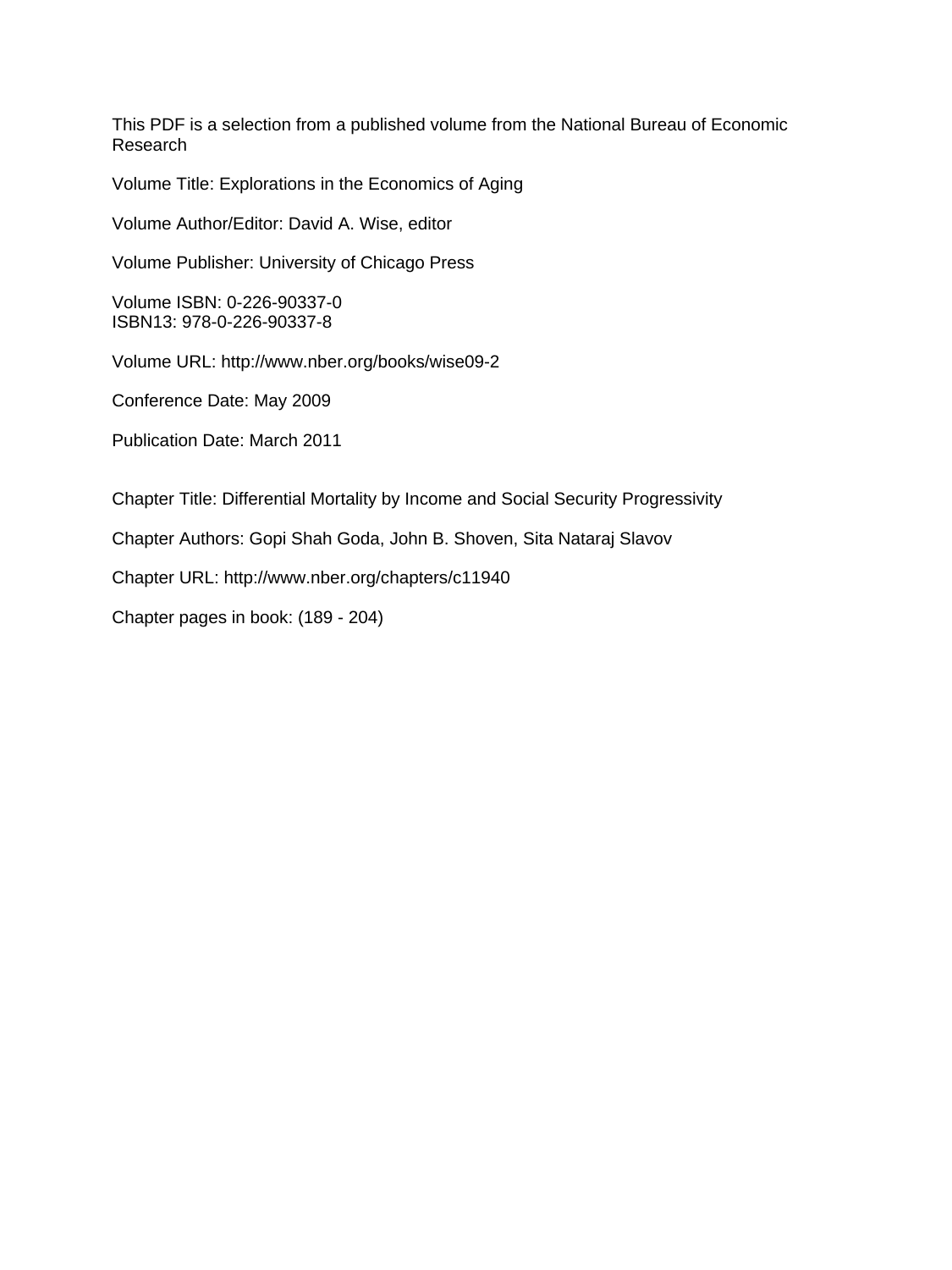# **Differential Mortality by Income and Social Security Progressivity**

Gopi Shah Goda, John B. Shoven, and Sita Nataraj Slavov

## **6.1 Introduction**

There is a widespread belief that people with low lifetime labor income have higher age-specific mortality and lower remaining life expectancies at age sixty or sixty-five than those with middle or high lifetime earnings. Historically, there was very little evidence to either support or undermine this belief. The evidence that did exist found mortality differences by current labor income that could not be easily translated to measures based on lifetime income due to reverse causality issues: someone with poor health status is likely to have low current earnings as well as high mortality. Recently, however, new estimates of the mortality gap by lifetime income and its trend over time have been produced.

In this chapter, we assess the implications of differential mortality by lifetime income for the progressivity of the "old- age" or retirement portion of Social Security. Social Security has a highly progressive benefit formula to determine monthly payments in that those with low lifetime earnings get a much higher replacement rate than those with high lifetime earnings. For example, Social Security might replace 70 percent of earnings for someone with a full- length career in the bottom quartile of the earnings distribution,

Gopi Shah Goda is the Postdoctoral Fellow Program coordinator and research scholar at the Stanford Institute for Economic Policy Research. John B. Shoven is the Charles R. Schwab Professor of Economics at Stanford University, and a research associate of the National Bureau of Economic Research. Sita Nataraj Slavov is associate professor of economics at Occidental College.

This research was supported by the National Institute of Aging through grant #P30- AG012810 to the National Bureau of Economic Research. The opinions and conclusions expressed are solely those of the authors and do not represent the opinions or policy of NIA or any agency of the federal government. The authors would like to thank Andrew Hung and Mod Lueprasitsakul for superb research assistance.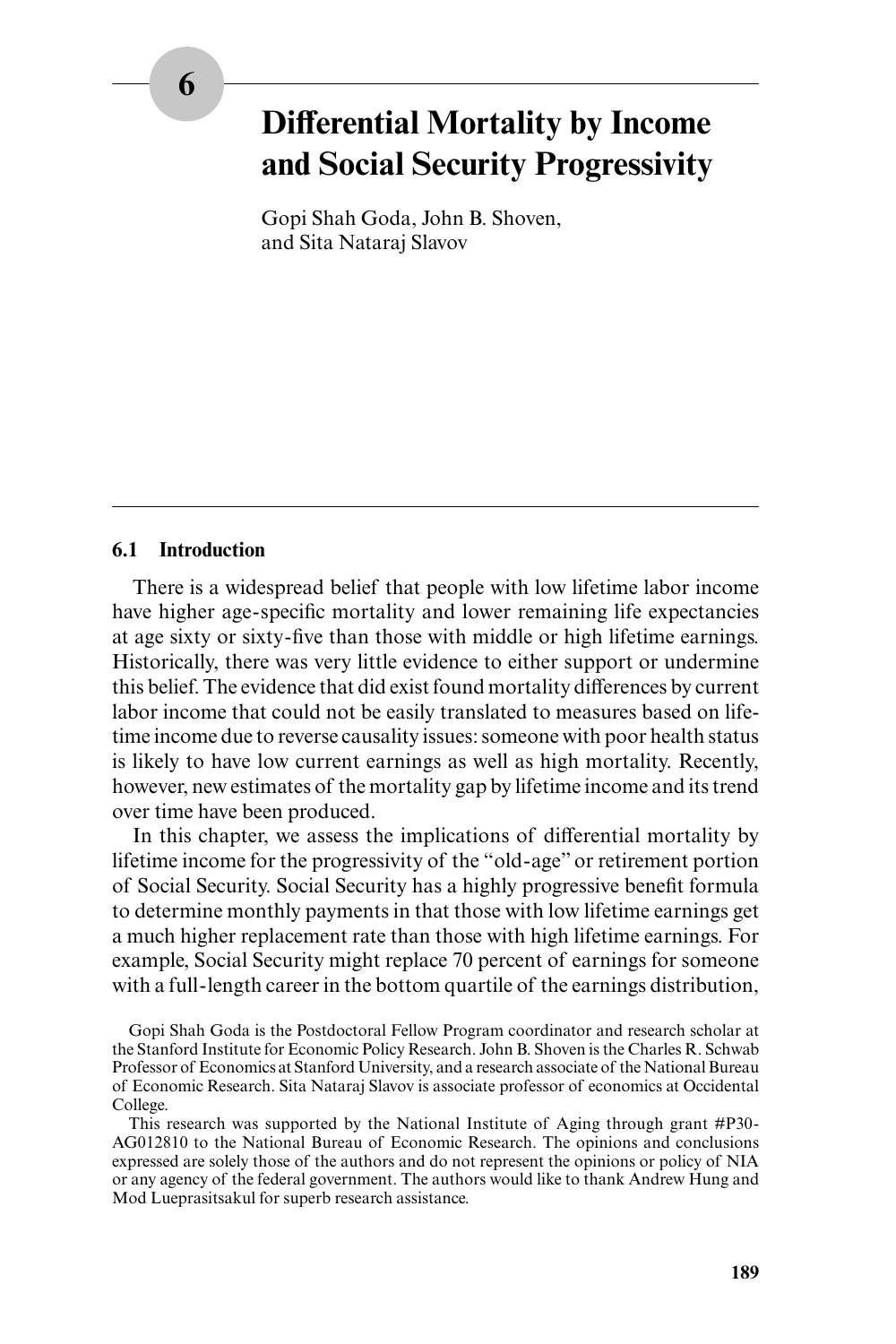but only 30 percent of earnings for someone in the top quartile. The rationale for this pattern is that those in the higher earnings brackets presumably have more opportunities to accumulate pensions and private saving to help finance their retirement.

However, the recent studies on the mortality gap by lifetime income suggest that at least some of this progressivity is counterbalanced by the longer average lifetimes experienced by higher lifetime income recipients of Social Security. Because the old-age benefits of Social Security benefits are paid as a life annuity, groups with higher life expectancies have higher returns than those with lower life expectancies. We do not examine the disability portion of Social Security in this study. Disability benefits are presumably progressive in that those with lower lifetime earnings are more likely to have experienced partial or total disabilities.

The recent literature on differential mortality by lifetime income allow us to reassess the progressivity of the retirement portion of Social Security by calculating internal rates of return and net present values for the program under assumptions of differential mortality. We compare these measures of progressivity to the same measures calculated, assuming all individuals experience average population mortality rates. Under the assumption of constant mortality across lifetime income subgroups, the Social Security system is progressive regardless of the measure shown. However, a good deal of the progressivity is undone or even reversed when differential mortality is taken into account. The results are similar for both stylized earners at different points of the earnings distribution and actual workers' earnings histories.

The chapter proceeds as follows. Section 6.2 discusses the literature on Social Security progressivity and differential mortality by income. Section 6.3 describes the earnings and mortality data used, as well as the way that earnings histories and differential mortality estimates were developed from these data sources. The methodology used to calculate internal rates of return and net present values is described in section 6.4, and results are presented in section 6.5. Section 6.6 concludes.

#### **6.2 Literature Review**

A handful of studies have analyzed the relationship between mortality and Social Security progressivity. Early studies include Aaron (1977), Steuerle and Bakija (1994), and Garrett (1995). These studies calculate returns to Social Security for hypothetical workers and suggest that differential mortality reduces the amount of progressivity in Social Security. More recent studies, including Coronado, Fullerton, and Glass (2000) and Liebman (2001), examine the redistribution in the old- age portion of Social Security more generally. Coronado, Fullerton, and Glass (2000) proceed in several steps, reclassifying Social Security recipients by different measures of income and incorporating mortality probabilities that differ by income. They conclude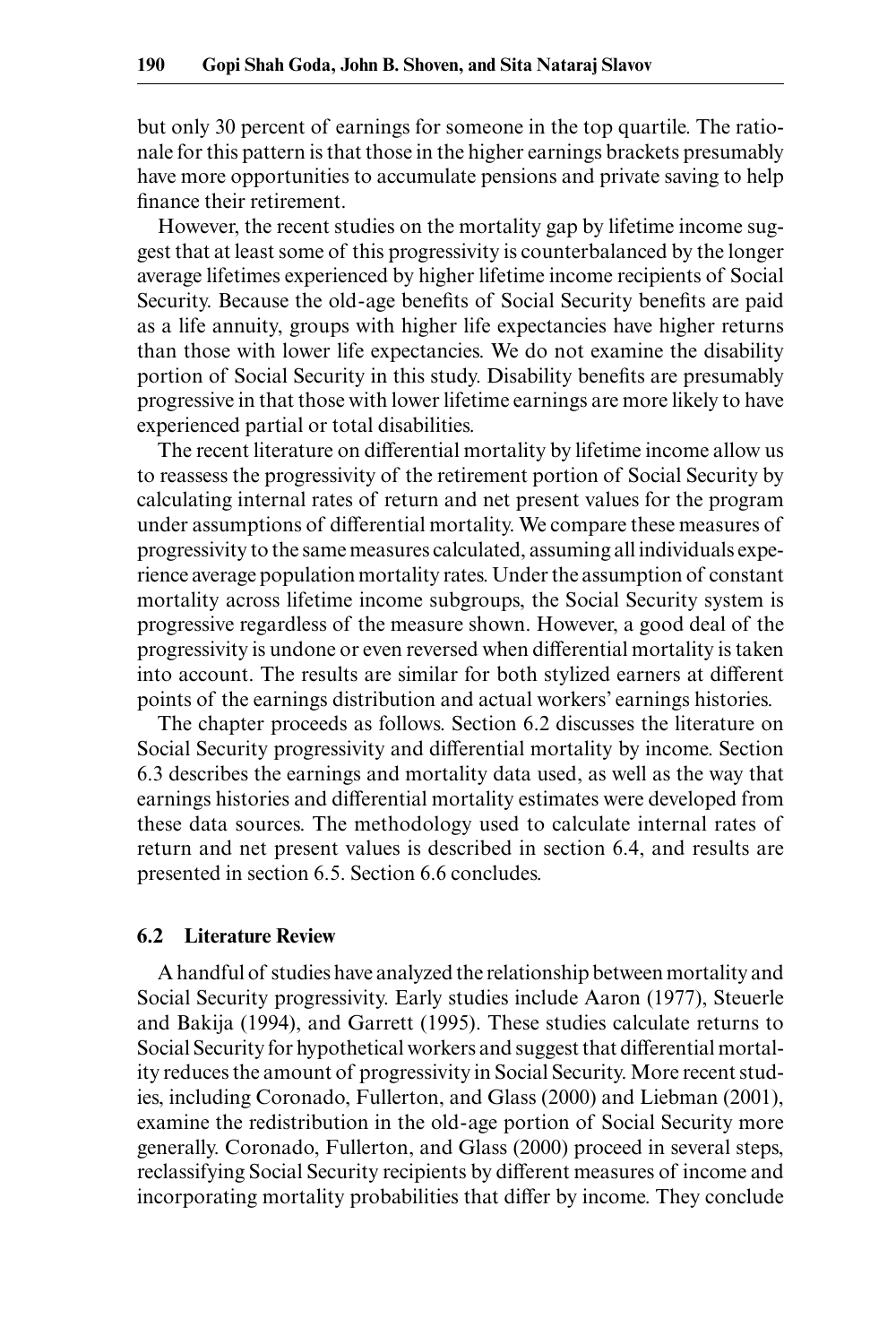that the system is far less progressive than it first appears, and may even be regressive under certain assumptions. Liebman (2001) uses a microsimulation model to show that Social Security becomes less redistributive when mortality is assumed to differ by race and education. Both of these more recent studies perform calculations for a data set of individual earning histories based on a combination of survey, administrative, and imputed data. The Congressional Budget Office (CBO 2006) makes the point that when disability and survivor benefits are taken into account, Social Security is more progressive than when only retirement benefits are considered.

Many of these studies use estimates of differential mortality from several decades ago. Garrett (1995) uses stylized earnings histories and mortality differentials estimated in the 1960s and 1970s in Kitagawa and Hauser (1973). Coronado, Fullerton, and Glass (2000) apply a crude adjustment to mortality ratios based on mortality differentials by annual income. The authors acknowledge that annual income may be lower due to illness preceding death, and that their estimates may be biased as a result of reverse causality. However, the estimates they use from Rogot, Sorlie, and Johnson (1992) were the best available estimates of differential mortality by income available at the time.

Recent research has produced new estimates of how mortality differs by lifetime income, as well as suggestive evidence that the mortality inequality by income has been growing over time (Singh and Siahpush 2006; Cristia 2007; Waldron 2007; CBO 2008; Jemal et al. 2008; Duggan, Gillingham, and Greenlees 2006). These studies are broadly consistent in their conclusions, and are based on richer and more recent data than previous estimates of differential mortality. In this study, we rely on estimates in Cristia (2007) and Waldron (2007), as described in the following section, to generate mortality probabilities that differ by measures of lifetime income.

# **6.3 Data**

#### 6.3.1 Mortality

We begin with mortality data obtained by request from the Social Security Administration. The data consists of cohort life tables that underlie the 2007 Trustees Report. For cohorts born in 1925 and later, Social Security provides projected mortality rates under three different alternatives (I, II, III). The intermediate scenario, or Alternative II, is used in our analysis for cohorts born after 1925.

Waldron (2007) provides estimates of odds ratios (the mortality rate of the bottom half of the income distribution relative to the mortality rate of the top half of the income distribution) for men in five cohorts, broken down into five-year age groups between sixty and eighty-nine. The measure of income used in Waldron (2007) is average nonzero earnings from age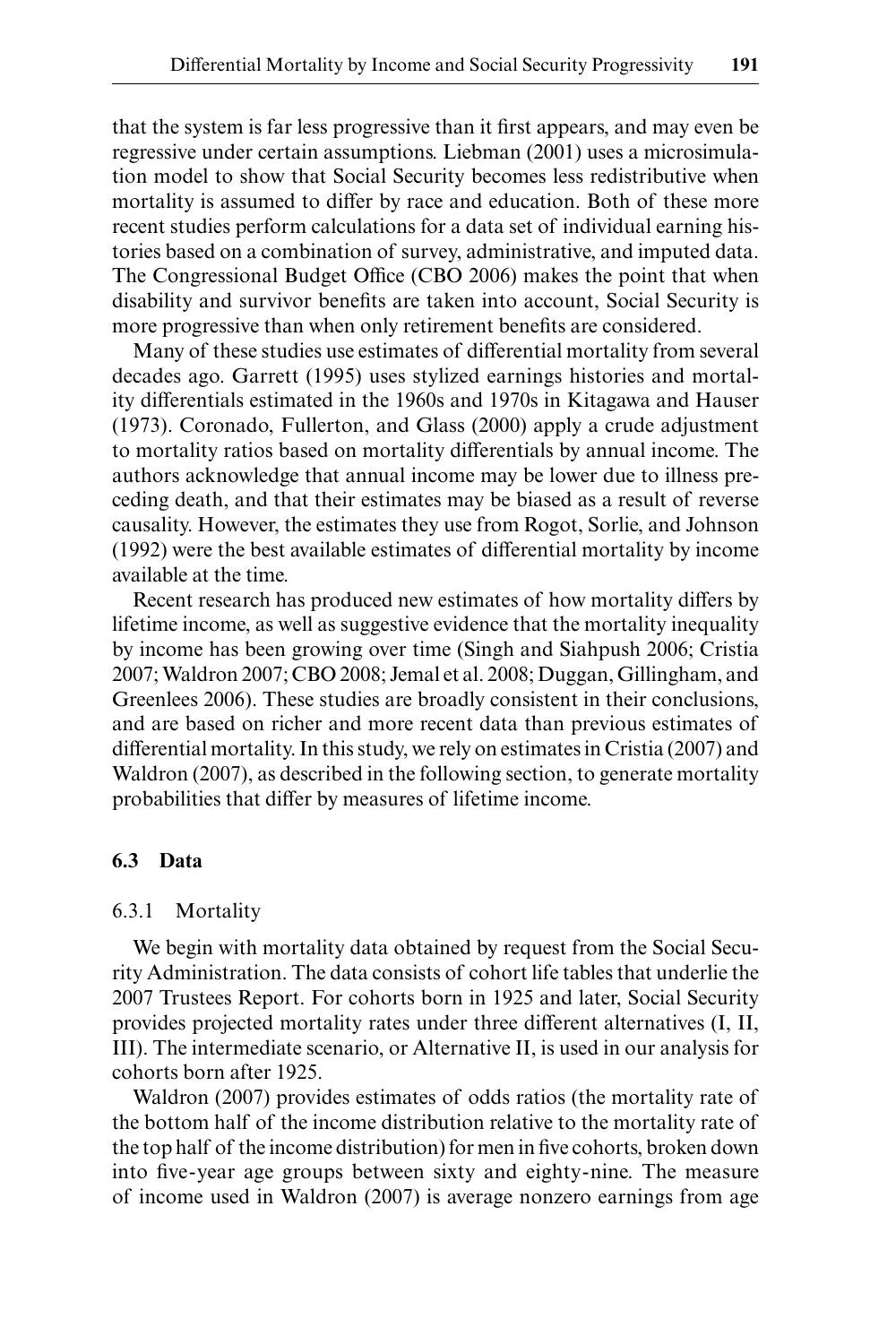|               | distribution (males) |           |           |           |           |           |  |
|---------------|----------------------|-----------|-----------|-----------|-----------|-----------|--|
| Year of birth | Age                  |           |           |           |           |           |  |
|               | $60 - 64$            | $65 - 69$ | $70 - 74$ | $75 - 79$ | $80 - 84$ | $85 - 89$ |  |
| 1912-1915     | 1.27                 | 1.24      | 1.20      | 1.13      | 1.09      | 0.94      |  |
| 1916-1919     | 1.51                 | 1.36      | 1.34      | 1.20      | 1.05      | 0.90      |  |
| 1920-1923     | 1.50                 | 1.40      | 1.34      | 1.31      | 1.22      | 1.07      |  |
| 1924-1927     | 1.51                 | 1.53      | 1.48      | 1.40      | 1.31      | 1.16      |  |
| 1928-1931     | 1.71                 | 1.61      | 1.57      | 1.49      | 1.39      | 1.24      |  |
| 1932-1935     | 1.75                 | 1.73      | 1.69      | 1.61      | 1.51      | 1.36      |  |
| 1936–1938     | 1.84                 | 1.78      | 1.73      | 1.65      | 1.56      | 1.41      |  |

**Table 6.1 Mortality of bottom half relative to top half of lifetime income** 

forty-five to fifty-five. Waldron's estimates are shown in bold in table 6.1. The first cell, for example, indicates that an individual between the ages of sixty and sixty- four in the bottom half of the lifetime income distribution has a probability of dying that is 1.27 times higher than an individual in the top half of the distribution. Note that for all cohorts, these odds ratios decline as individuals age. In fact, mortality inequality disappears by the time the 1912 to 1915 birth cohort reaches ages eighty- fi ve to eighty- nine (the bottom half is even estimated as having a slightly lower mortality rate).

Waldron's estimates end at the last observed age for each cohort—for example, while estimates are available through age eighty- nine for the 1912 to 1915 cohort, they are only available through age sixty- four for the 1936 to 1938 cohort. We perform a back- of- the- envelope calculation to estimate odds ratios for the remaining unobserved cohort/age group combinations. First, for each cohort, we compute the difference in the observed odds ratio when moving from one age group to the next. For example, for the 1912 to 1915 cohort, the odds ratio decreases by 0.03 when moving from the sixty to sixty four age group to the sixty-five to sixty-nine age group; it falls by 0.04 when moving from sixty-five to sixty-nine to seventy to seventy-four. For each age group, we then compute the average difference across cohorts. For example, when moving from the sixty to sixty-four age group to the sixty-five to sixty nine age group, the average decline (across the six cohorts for which we have observed odds ratios) in the odds ratio is 0.06. We use the average decreases in the odds ratios to estimate odds ratios for the missing cohort/age groups. In the case of the 1936 to 1938 cohort, the odds ratio is assumed to fall by 0.06 (from 1.84 to 1.78). Thus, we assume that mortality inequality declines with age in a similar way for each cohort. Our estimates are shown in italic.

We develop a similar table for women by incorporating estimates from Cristia (2007), which suggest that there is less mortality inequality among women. Cristia's estimates suggest that a male aged sixty-five to seventy-five in the second quintile (which includes the twenty-fifth percentile) has a mortality rate that is 1.14 times the average (for males in that age group), while a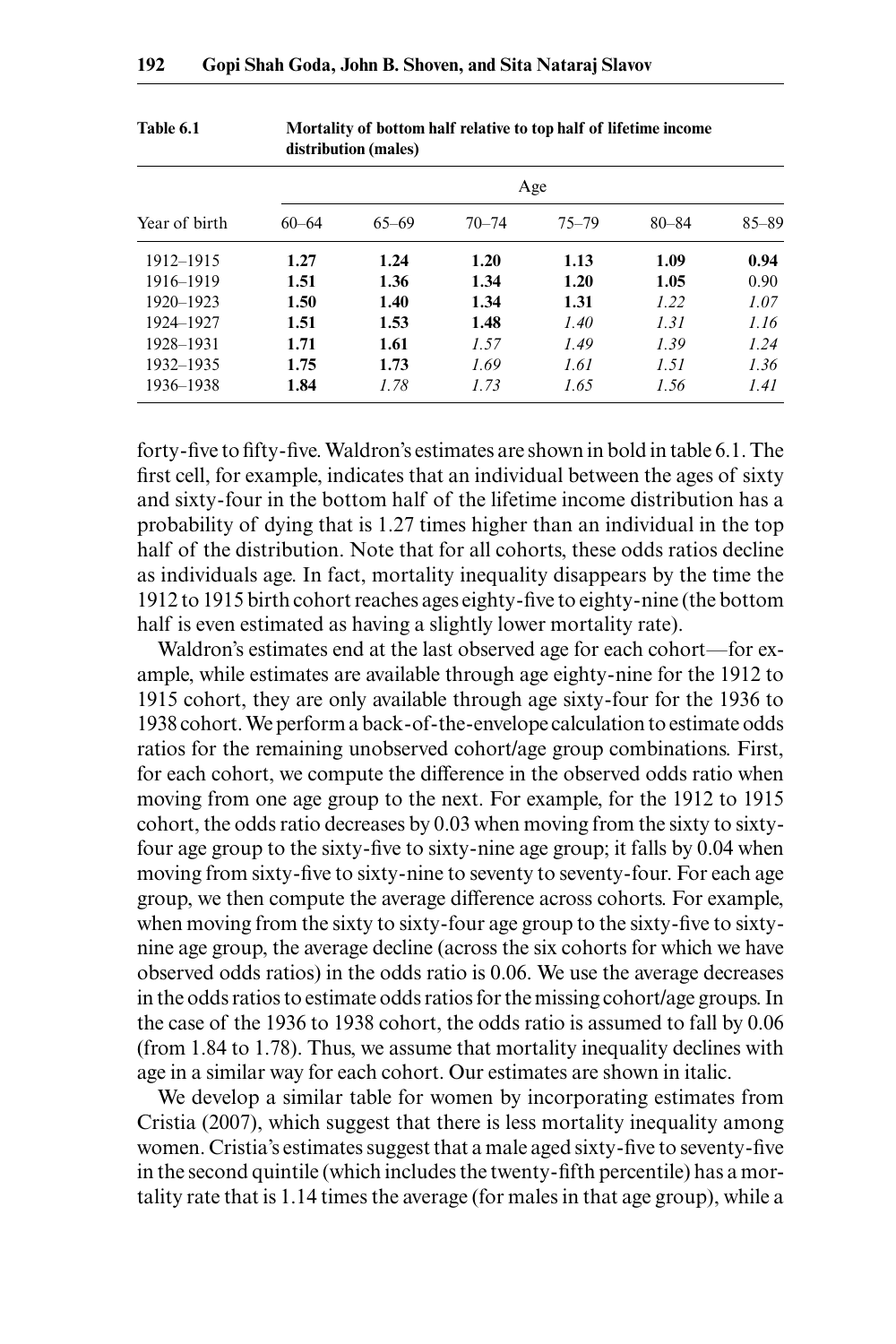|               | distribution (females)<br>Age |           |           |           |           |           |  |
|---------------|-------------------------------|-----------|-----------|-----------|-----------|-----------|--|
| Year of birth |                               |           |           |           |           |           |  |
|               | $60 - 64$                     | $65 - 69$ | $70 - 74$ | $75 - 79$ | $80 - 84$ | $85 - 89$ |  |
| 1912-1915     | 1.13                          | 1.10      | 1.07      | 1.00      | 0.97      | 0.84      |  |
| 1916-1919     | 1.34                          | 1.21      | 1.19      | 1.07      | 0.93      | 0.80      |  |
| 1920–1923     | 1.33                          | 1.24      | 1.19      | 1.16      | 1.08      | 0.95      |  |
| 1924-1927     | 1.34                          | 1.36      | 1.32      | 1.24      | 1.16      | 1.03      |  |
| 1928-1931     | 1.52                          | 1.43      | 1.39      | 1.32      | 1.24      | 1.10      |  |
| 1932-1935     | 1.56                          | 1.54      | 1.50      | 1.43      | 1.34      | 1.21      |  |
| 1936–1938     | 1.64                          | 1.58      | 1.54      | 1.47      | 1.39      | 1.25      |  |

| <b>Table 6.2</b> | Mortality of bottom half relative to top half of lifetime income |
|------------------|------------------------------------------------------------------|
|                  | distribution (females)                                           |

male aged sixty-five to seventy-five in the fourth quintile (which includes the seventy-fifth percentile) has a mortality rate that is 0.94 times the average. Thus, the odds ratio for the second quintile relative to the fourth is 1.21. Similarly, a woman aged sixty-five to seventy-five in the second quintile has a mortality rate that is 1.11 times the average, while a woman aged sixty-five to seventy-five in the fourth quintile has a mortality rate that is 1.03 times the average. The implied odds ratio for the second to fourth quintiles is 1.08. The second/fourth quintile odds ratio for women is 88.9 percent of the second/fourth quintile odds ratio for men. We assume the top half/bottom half odds ratios for women are 88.9 percent of the corresponding male odds ratios—these are shown in table 6.2.

In our simulations, we consider the mortality experience of four cohorts: 1915, 1923, 1931, and 1939. For these cohorts, we model inequality by using the odds ratios associated with the 1912 to 1915, 1920 to 1923, 1928 to 1931, and 1936 to 1938 birth cohorts, respectively. We construct age-specific mortality rates for the bottom half and top half in such a way that their ratio is equal to the relevant odds ratio from tables 6.1 and 6.2, and their average is equal to the overall mortality rate from the Social Security Administration's cohort life table. For individuals above age eighty- nine, we apply the odds ratios for ages eighty-five to eighty-nine. For individuals aged twenty to fifty-nine, we apply the odds ratios for the sixty to sixty-four age group. Cristia's (2007) results suggest that mortality inequality is even higher among age groups below the age of sixty. Thus, applying the sixty to sixty- four odds ratios to younger age groups biases the results in the direction of less mortality inequality.

We calculate several measures of life expectancy and mortality risk from the resulting mortality tables. The results are summarized in table 6.3. They show that the bottom half has shorter life expectancies and lower survival rates than median income workers, and the top half has longer life expectancies and higher rates of survival. In addition, the tables show that the projected differences in mortality are widening: while the differential of the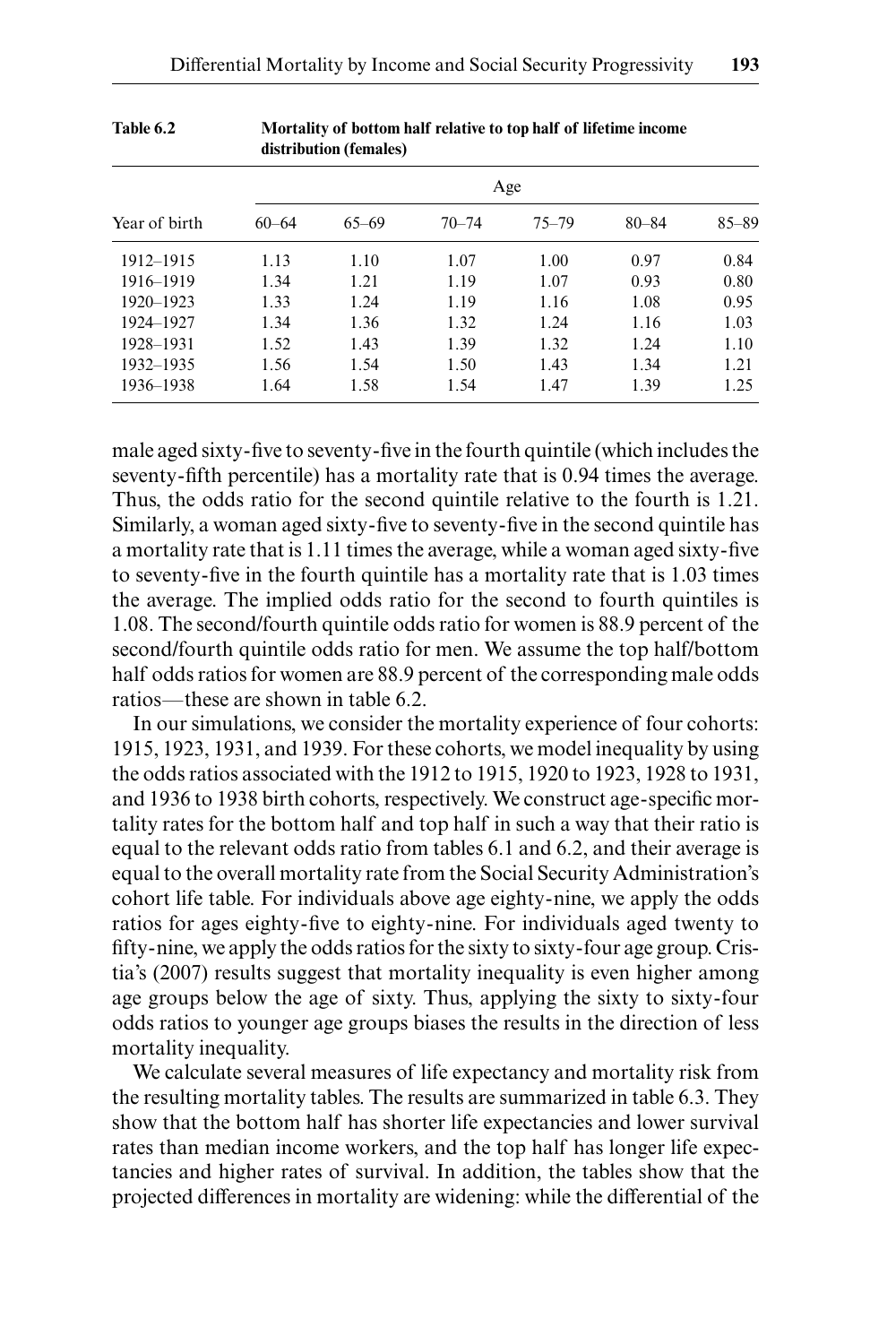|        |          | Males                                                               |                                  |          | Females    |             |  |  |
|--------|----------|---------------------------------------------------------------------|----------------------------------|----------|------------|-------------|--|--|
| Cohort | Top half | Med income                                                          | Bottom half                      | Top half | Med income | Bottom half |  |  |
|        |          |                                                                     | Cohort life expectancy at age 20 |          |            |             |  |  |
| 1915   | 52.25    | 50.91                                                               | 49.65                            | 57.93    | 57.63      | 57.35       |  |  |
| 1923   | 54.86    | 52.55                                                               | 50.48                            | 59.94    | 58.87      | 57.84       |  |  |
| 1931   | 57.34    | 54.18                                                               | 51.49                            | 61.61    | 59.79      | 58.11       |  |  |
| 1939   | 59.35    | 55.65                                                               | 52.63                            | 63.06    | 60.72      | 58.67       |  |  |
|        |          |                                                                     | Cohort life expectancy at age 60 |          |            |             |  |  |
| 1915   | 18.95    | 18.26                                                               | 17.60                            | 22.99    | 23.00      | 23.03       |  |  |
| 1923   | 20.56    | 19.28                                                               | 18.13                            | 23.78    | 23.25      | 22.73       |  |  |
| 1931   | 22.16    | 20.22                                                               | 18.59                            | 24.74    | 23.56      | 22.49       |  |  |
| 1939   | 23.58    | 21.89                                                               | 19.91                            | 25.72    | 24.03      | 22.58       |  |  |
|        |          |                                                                     | Cohort life expectancy at age 65 |          |            |             |  |  |
| 1915   | 15.72    | 15.20                                                               | 14.70                            | 19.13    | 19.21      | 19.32       |  |  |
| 1923   | 17.07    | 16.05                                                               | 15.13                            | 19.80    | 19.41      | 19.04       |  |  |
| 1931   | 18.47    | 16.83                                                               | 15.45                            | 20.65    | 19.66      | 18.75       |  |  |
| 1939   | 19.69    | 18.25                                                               | 16.52                            | 21.56    | 20.05      | 18.77       |  |  |
|        |          | Probability of survival to age 65 conditional on survival to age 20 |                                  |          |            |             |  |  |
| 1915   | 0.708    | 0.676                                                               | 0.645                            | 0.817    | 0.807      | 0.796       |  |  |
| 1923   | 0.762    | 0.712                                                               | 0.665                            | 0.853    | 0.831      | 0.809       |  |  |
| 1931   | 0.805    | 0.745                                                               | 0.689                            | 0.878    | 0.848      | 0.820       |  |  |
| 1939   | 0.838    | 0.791                                                               | 0.738                            | 0.896    | 0.865      | 0.835       |  |  |
|        |          |                                                                     |                                  |          |            |             |  |  |

**Table 6.3 Projected mortality measures by gender, cohort, and lifetime income**

cohort life expectancy at age twenty between high income and low income men born in 1915 was 0.58 years, it is projected to grow to 4.4 years for the 1939 cohort. Differentials are smaller for women (by construction) and have the same increasing pattern.

We believe that the income-specific mortality information of Waldron and Cristia is superior to previous estimates. Still, the data are limited. Rather than analyzing the mortality differences between those in the top and bottom halves of the lifetime earnings distributions, we would have liked to have the information by lifetime income decile so that we could examine the mortality experience of the genuinely poor versus those at other parts of the distribution. It seems likely that the extent of mortality inequality is even greater than reflected in the top half/bottom half analysis.

#### 6.3.2 Earnings

We analyze measures of progressivity calculated for stylized workers with earnings at the twenty-fifth, fiftieth, and seventy-fifth percentiles as well as for a large sample of actual earnings histories. The earnings data we use are based on the Benefits and Earnings Public-Use File, 2004. This data source contains earnings histories and other administrative data for a 1 percent random sample of Social Security beneficiaries in December 2004. Because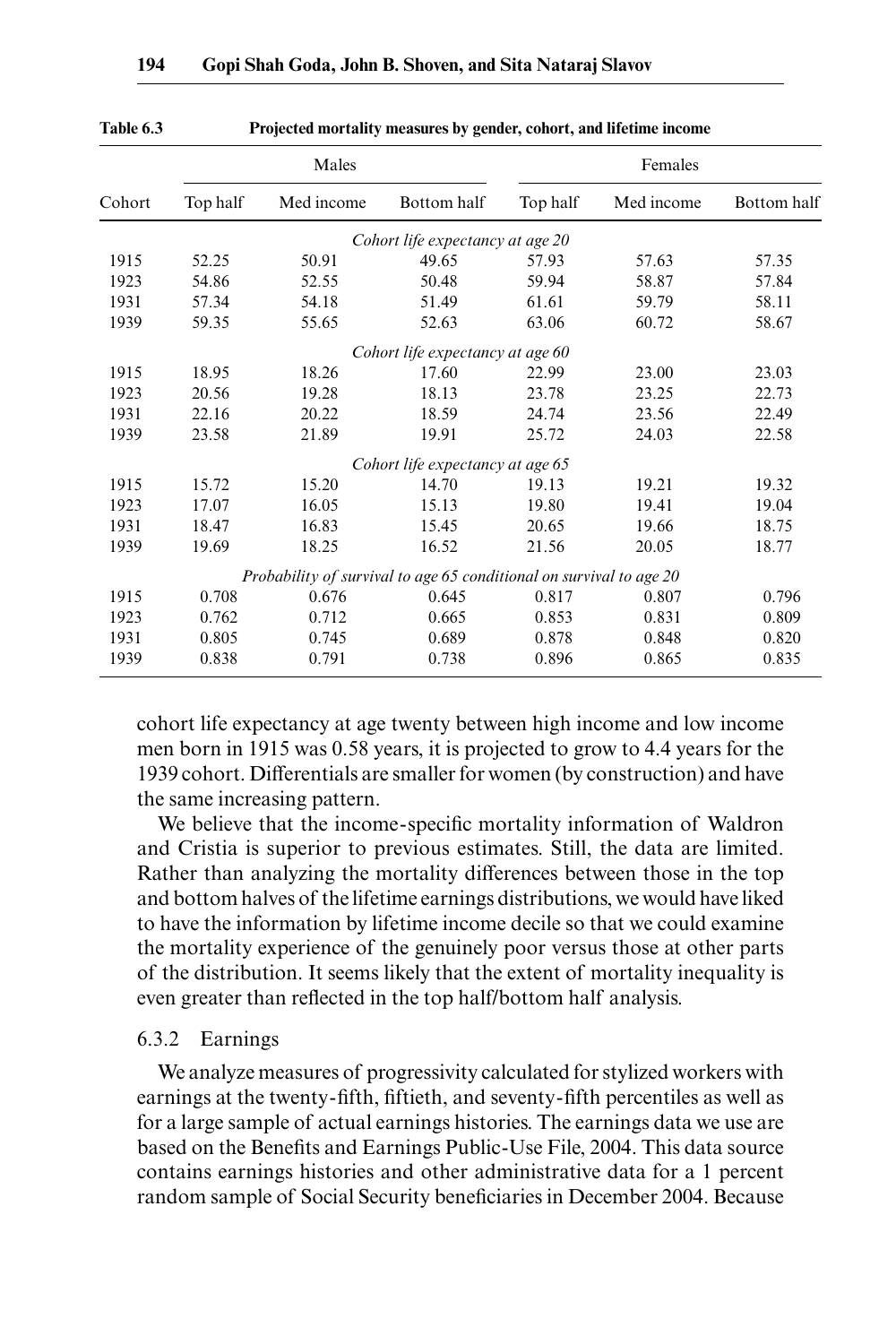Social Security did not record annual earnings until 1951 but did record aggregated earnings over the period 1937 to 1950, we omit individuals who had nonzero earnings prior to 1951 so that our final sample contains complete earnings histories. We also limit the sample to those individuals who are receiving Social Security retirement benefits based on their own earnings history, as the data do not contain any way to link married couples. The remaining sample contains 125,829 observations.

We develop earnings to match the cohorts for whom we have estimates of differential mortality. The youngest cohort we examine is the cohort born in 1936 to 1939. We pool the cohorts in the Benefits and Earnings Public-Use file born in these years (33,632 men and 20,429 women), and calculate each individual's average nonzero earnings from age forty-five to fifty-five, denoted by  $\text{EARN}_{45-55}$ . This figure is used to classify earners into the bottom half and the top half of the earnings distribution, consistent with Waldron  $(2007)$ . The classification is done separately by year of birth and by gender. In our subsequent analysis under the assumption of differential mortality, the individuals classified into the "top half" category are assumed to experience mortality rates developed for the top half of the earnings distribution, and individuals classified into the "bottom half" category are assumed to experience the less favorable mortality rates developed for the bottom half of the earnings distribution. The mortality rates are based on Waldron (2007), as described previously.

After individuals are classified into these two earnings groups, we generate six stylized earnings histories: for the twenty-fifth, fiftieth, and seventy-fifth percentile male worker as determined by  $EARN_{45-55}$ , and a similar set for women. To construct earnings histories for earlier cohorts, we scale back earnings appropriately using Social Security's average wage index.<sup>1</sup>

The earnings profiles for the stylized workers for the 1936 to 1939 birth cohorts are shown in figure 6.1. The earnings are reported in nominal dollars in the year they were earned. The stylized workers at the seventy-fifth percentile experience the steepest increases by age. The last year of earnings observed in the data is 2003, and we assume that 2003 marks the final year of work for this sample.

While examining the progressivity of the stylized workers illustrates the impact differential mortality can have on the distribution of retirement benefits and allows comparison to earlier literature, the stylized earnings histories are unrealistic because the position of actual workers in the earnings distribution moves from one year to the next and people do not stay at the twenty-fifth or seventy-fifth percentile of the income distribution for their entire career. Therefore, we also supplement our analysis with measures of progressivity computed for each worker in our original sample.

1. This method is used instead of generating each cohort's earnings histories directly from the sample because of the lack of annual earnings data from 1937 to 1950.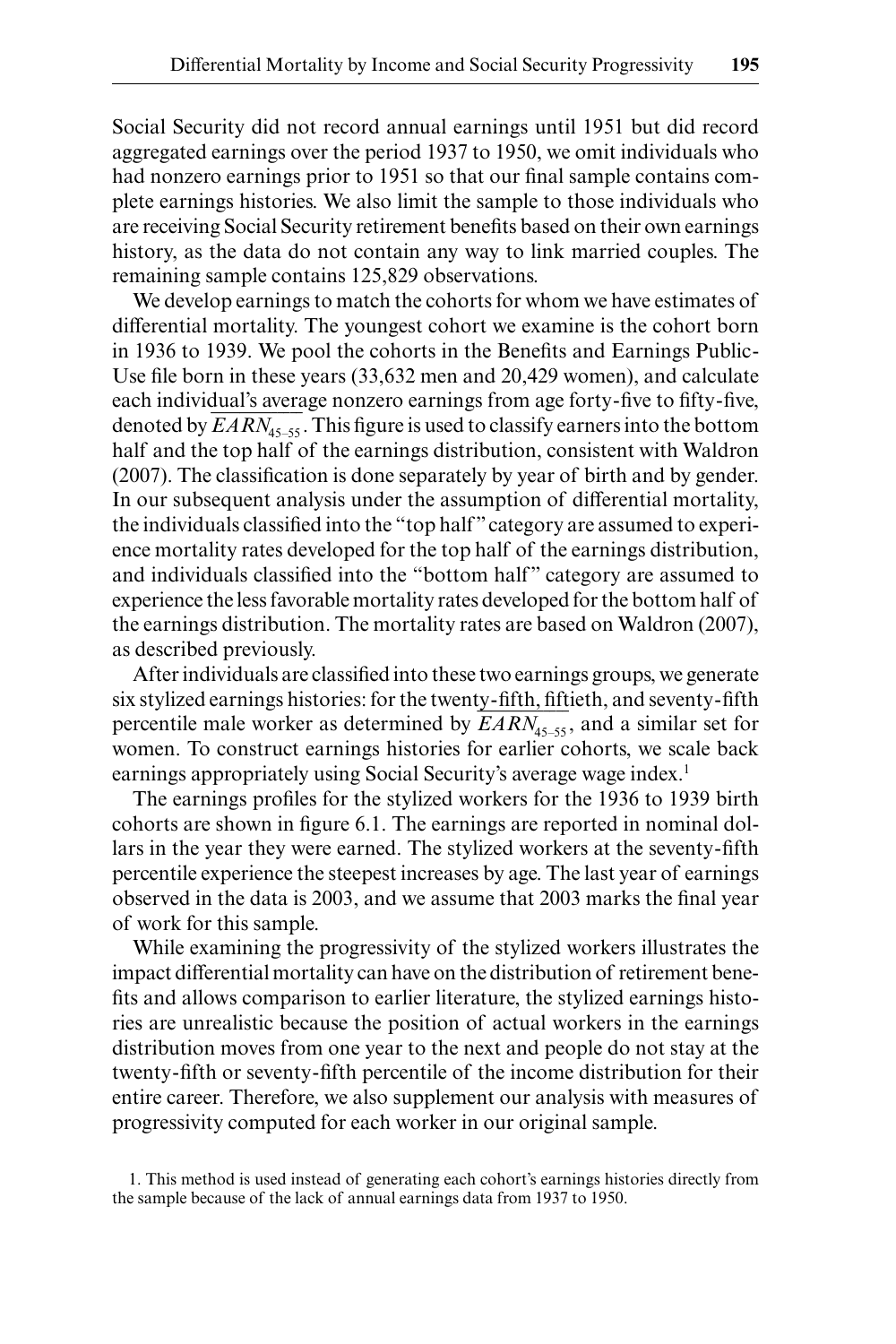

Fig. 6.1 Stylized earnings profiles, birth cohorts 1936–1939

#### **6.4 Measures of Progressivity**

We derive measures of the progressivity of Social Security for both the stylized earnings profiles described in the previous section, as well as the sample of earnings histories used to generate the stylized profiles. First, we calculate each worker's Social Security benefits under current law using the worker's whole series of earnings. Each year of earnings is first indexed forward to age sixty of the worker using Social Security's average wage index series. From these indexed earnings, the highest thirty-five values are then added up and divided by 420 to arrive at the Average Indexed Monthly Earnings, or AIME. The AIME includes zeroes if an individual worked less than thirty-five years.

Next we determine each individual's Primary Insurance Amount (PIA) by using the current (2008) nonlinear PIA formula, which encompasses the progressivity in the Social Security system. For retirees turning sixty- two in 2008, the PIA is equal to 90 percent of the first \$711 of AIME, plus 32 percent of AIME above \$711 and less than \$4,288, plus 15 percent of AIME above \$4,288. For retirees in earlier cohorts, the thresholds (commonly referred to as bend points) are adjusted with the average wage index. Through this formula, workers with lower levels of AIME receive higher replacement rates from Social Security. The full PIA is payable to workers who retire at the designated normal retirement age for their cohort. The PIA is paid as an inflation-indexed life annuity, which ends at death. We assume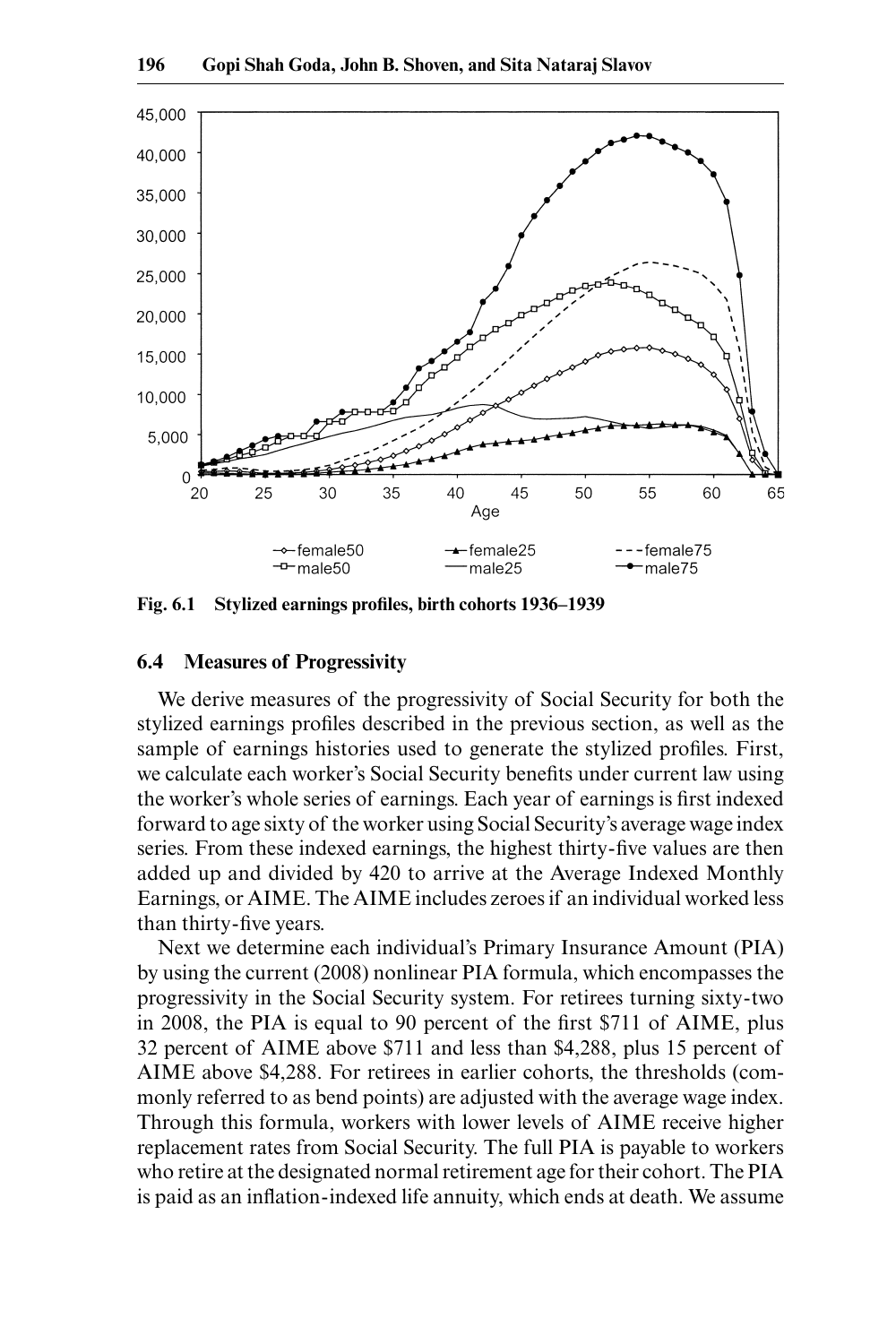the worker claims benefits at his or her normal retirement age, and the stream of benefits represents the cash outflows from the program.

The Social Security payroll tax is 12.4 percent, paid equally by the employee and the employer; however, it is commonly assumed that the employee bears the full amount of this tax. The portion used to fund retirement and survivor benefits is 10.6 percent, and the remaining 1.8 percent is used to fund disability benefits. We therefore use 10.6 percent of earnings in each year to represent the cash inflows to the program corresponding to the Social Security retirement benefits calculated for each worker.

We convert these nominal cash flows to real cash flows using the Consumer Price Index (CPI), and finally adjust the stream of cash flows for mortality using the tables described in the previous section. Each set of cash flows is subject to two different sets of mortality assumptions. Under homogenous mortality, all cash flows are adjusted using population-average mortality appropriate for the worker's birth cohort. Under differential mortality, all cash flows are adjusted using the income-specific mortality table applicable to the worker. For the stylized workers, the twenty-fifth percentile worker is the median of the bottom half and is therefore assumed to experience the mortality rates constructed for the bottom half. Similarly, the seventy-fifth percentile worker is assigned top half mortality, and the median worker uses the average mortality rates of the population. For the actual worker's earnings histories, we classify workers by calculating  $EARN_{45-55}$  and apply top half mortality to those with  $\frac{EARN_{45-55}}{2}$  above the median and bottom half mortality to those with  $EARN_{45-55}$  below the median.

Under both sets of mortality assumptions, we present two measures of Social Security progressivity: the internal rate of return (IRR), and the net present value (NPV). The IRR is the rate of return that equates the present value of cash inflows to the present value of cash outflows. We compute the IRRs of the expected cash flows from Social Security (as just described). Thus, our IRR measure can be interpreted as the return earned in the aggregate by individuals with the same earnings history within a particular cohort.2 A rate of return of 2 percent indicates that Social Security is comparable to a safe investment that earns 2 percent each year. The NPV is simply the difference between the discounted present value of all expected cash inflows and outflows, calculated using a safe real rate of return of 2 percent. The NPV is reported in constant 2008 dollars.

<sup>2.</sup> Because the IRR is nonlinear, this is different from the expected IRR earned by an individual with that earnings profile. To find the expected IRR for an individual, we would have to compute the IRRs conditional on survival to every possible age, and then calculate the expected value using the relevant mortality profile. The difficulty in performing this calculation is that if the individual dies before reaching retirement age, the IRR is negative infinity. This distinction is not important for our other measure, the net present value (NPV). Because the NPV is linear, the NPV for a group in the aggregate is the same as the expected NPV for a member of the group.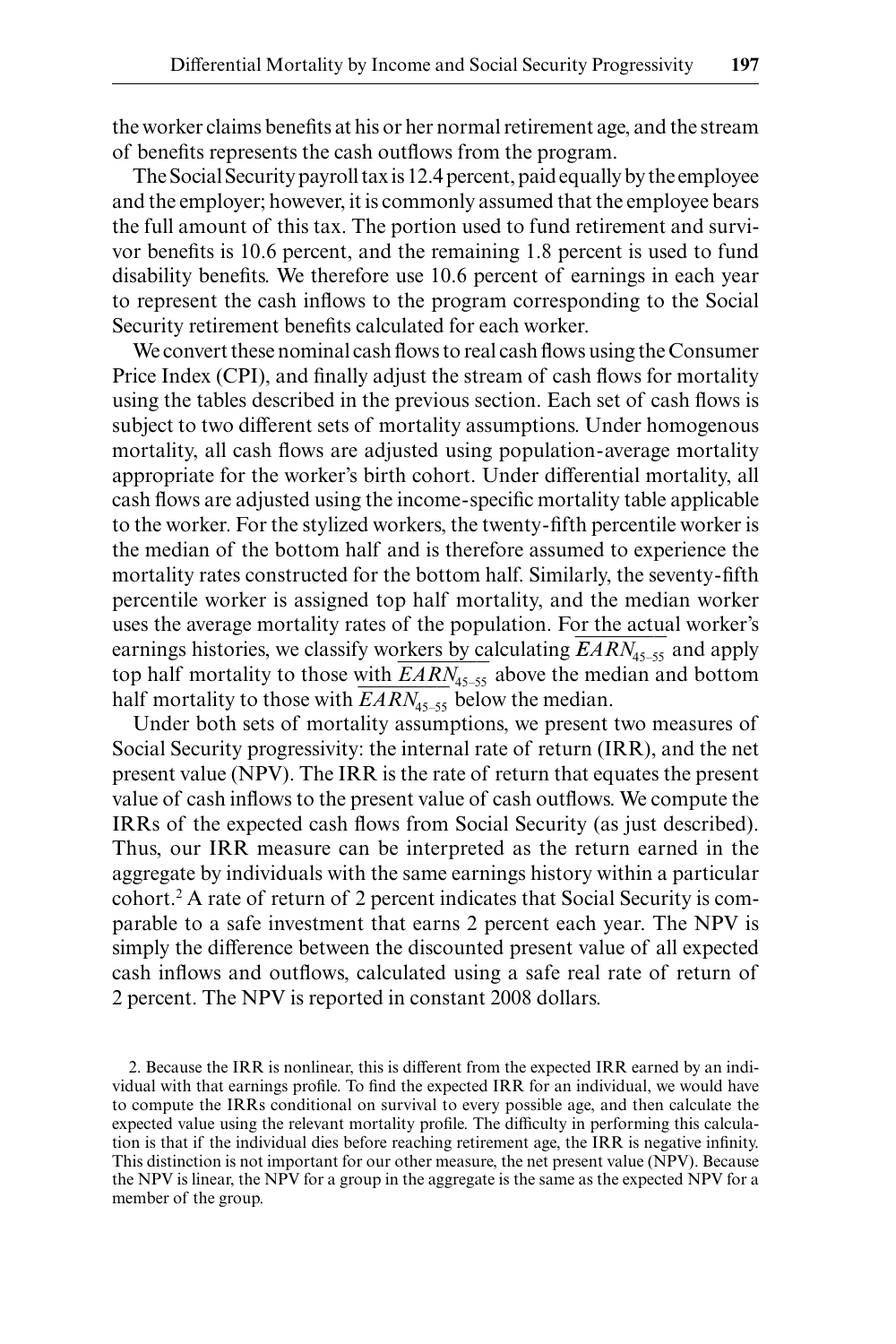It is important to emphasize that we are not calculating the rates of return to Social Security actually experienced by people born in 1915, 1923, 1931, and 1938. Rather, what we are analyzing is how they would have done if the 2008 structure of Social Security (adjusted backwards for changes in average wages) had been in effect for their entire lifetimes. By assuming workers in all cohorts receive benefits based on current law, we are ignoring the large start- up gains that older cohorts received because of the growth of Social Security in the 1950s and 1960s and its pay- as- you- go nature. This assumption allows us to isolate the changes in progressivity due solely to changes in mortality and mortality inequality. In reality, older cohorts earned far higher internal rates of return as they paid Social Security taxes during times of relatively low tax rates, but received benefits based on more generous benefit formulas.

#### **6.5 Results**

We begin by computing internal rates of return and net present values (as described earlier) for our stylized workers. These results are shown in table 6.4. In each case the "unadjusted" column contains the results obtained using homogeneous mortality. The "adjusted" columns use differential mortality. That is, we use the mortality profile of the bottom half for the twentyfifth percentile, the mortality profile of the top half for the seventy-fifth percentile, and the average mortality profile for the fiftieth percentile.

Overall, women experience higher IRRs and NPVs compared to men because of their longer life expectancies. Men at all income levels have IRRs that are below the 2 percent level that would be obtained from a safe investment; correspondingly, their NPVs are always negative. In all cohorts, women at the median income and below obtain IRRs that are above 2 percent (and therefore have positive NPVs). In the 1915 and 1923 cohorts, women at the seventy-fifth percentile obtain IRRs that are below 2 percent (and negative NPVs); in later cohorts, these high- income women also obtain IRRs that are above 2 percent. In general, for both men and women, later cohorts experience higher IRRs and NPVs than earlier ones. This is attributable to increases in life expectancy for these later cohorts.

For the 1915 cohort, differential mortality makes virtually no difference to the IRRs earned by women, and a relatively small difference to the IRRs earned by men (it lowers the IRR by 0.21 percentage points for low- income men, and raises it by 0.24 percentage points for high- income men). The changes in the NPVs for women are in the \$100 to \$200 range (with the NPV of the twenty-fifth percentile falling, and the NPV of the seventyfifth percentile rising), while the changes in the NPVs for men are in the \$1,000 to \$2,000 range. For younger cohorts, however, differential mortality has a significantly larger effect, reflecting the fact that mortality inequality is much larger for the younger cohorts. For example, in the 1938 cohort,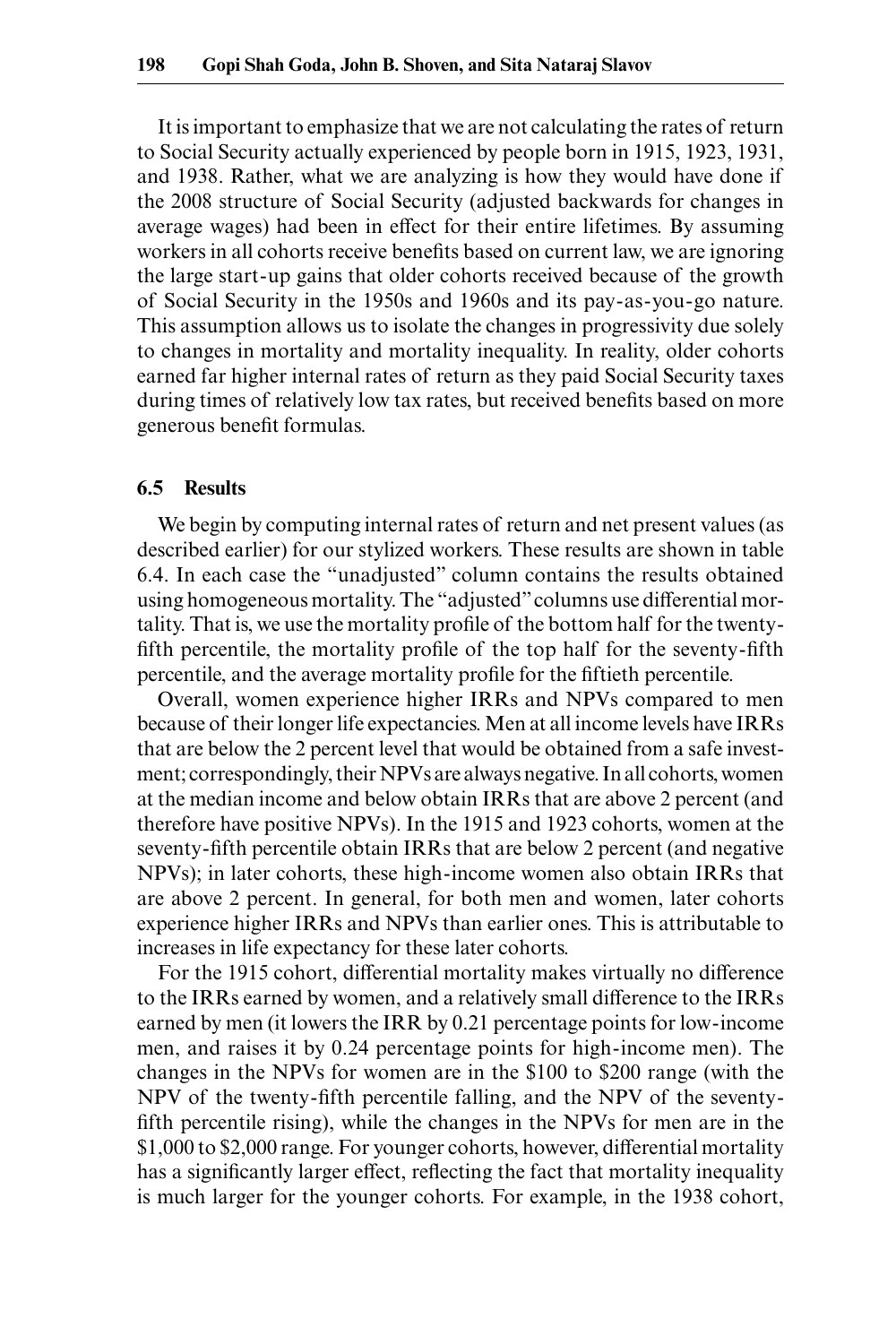|             | Internal Rate of Return |                    |                      |              | Net Present Value<br>(at age 20, 2008 dollars) |             |
|-------------|-------------------------|--------------------|----------------------|--------------|------------------------------------------------|-------------|
|             | Unadjusted<br>$(\%)$    | Adjusted<br>$(\%)$ | Difference<br>$(\%)$ | Unadjusted   | Adjusted                                       | Difference  |
| 1915        |                         |                    |                      |              |                                                |             |
| Female 25th | 3.09                    | 3.06               | $-0.02$              | 4,283.05     | 4,179.22                                       | $-103.82$   |
| Female 50th | 2.09                    | 2.09               |                      | 692.89       | 692.89                                         |             |
| Female 75th | 1.24                    | 1.26               | 0.02                 | $-9.083.35$  | $-8,897.23$                                    | 186.12      |
| Male 25th   | 0.35                    | 0.14               | $-0.21$              | $-17,602.32$ | $-18,967.45$                                   | $-1,365.13$ |
| Male 50th   | $-0.53$                 | $-0.53$            |                      | $-39,099.20$ | $-39,099.20$                                   |             |
| Male 75th   | $-0.99$                 | $-0.75$            | 0.24                 | $-56,917.35$ | $-54,783.07$                                   | 2,134.29    |
| 1923        |                         |                    |                      |              |                                                |             |
| Female 25th | 3.77                    | 3.64               | $-0.13$              | 8,826.74     | 7,936.54                                       | $-890.21$   |
| Female 50th | 2.64                    | 2.64               |                      | 6,313.99     | 6.313.99                                       |             |
| Female 75th | 1.86                    | 2.00               | 0.13                 | $-1,984.42$  | $-63.21$                                       | 1,921.21    |
| Male 25th   | 1.03                    | 0.71               | $-0.33$              | $-12,629.79$ | $-15,707.69$                                   | $-3,077.90$ |
| Male 50th   | 0.29                    | 0.29               |                      | $-32,843.89$ | $-32,843.89$                                   |             |
| Male 75th   | $-0.05$                 | 0.33               | 0.38                 | $-48,684.20$ | $-42,905.36$                                   | 5,778.84    |
| 1931        |                         |                    |                      |              |                                                |             |
| Female 25th | 4.01                    | 3.79               | $-0.22$              | 11,287.51    | 9,493.64                                       | $-1,793.87$ |
| Female 50th | 2.81                    | 2.81               |                      | 8,773.85     | 8,773.85                                       |             |
| Female 75th | 2.06                    | 2.30               | 0.24                 | 967.94       | 5,105.37                                       | 4,137.43    |
| Male 25th   | 1.19                    | 0.78               | $-0.42$              | $-12,334.26$ | $-17,010.02$                                   | $-4,675.75$ |
| Male 50th   | 0.58                    | 0.58               |                      | $-31,813.90$ | $-31,813.90$                                   |             |
| Male 75th   | 0.33                    | 0.81               | 0.49                 | $-46,426.82$ | $-36,513.17$                                   | 9,913.65    |
| 1938        |                         |                    |                      |              |                                                |             |
| Female 25th | 4.41                    | 4.14               | $-0.27$              | 15,994.82    | 13,224.33                                      | $-2,770.49$ |
| Female 50th | 3.15                    | 3.15               |                      | 14,632.08    | 14,632.08                                      |             |
| Female 75th | 2.41                    | 2.71               | 0.30                 | 7,805.31     | 14,528.04                                      | 6,722.73    |
| Male 25th   | 1.51                    | 1.07               | $-0.44$              | $-9,156.76$  | $-15,636.60$                                   | $-6,479.83$ |
| Male 50th   | 1.00                    | 1.00               |                      | $-27,309.54$ | $-27,309.54$                                   |             |
| Male 75th   | 0.75                    | 1.28               | 0.53                 | $-41,733.36$ | $-27,131.87$                                   | 14,601.48   |

#### **Table 6.4 Results for stylized workers**

differential mortality reduces the IRR from 1.51 percent to 1.07 percent for low- income men, and raises it from 0.75 percent to 1.28 percent for high income men. In fact, once differential mortality is taken into account, males in the seventy-fifth percentile in the two later cohorts receive higher rates of return than males in the twenty-fifth percentile. At least in terms of rates of return, an apparently progressive system becomes regressive. For men in earlier cohorts, and for women in all the cohorts, Social Security remains progressive, although the progressivity is reduced when differential mortality is taken into account.

Our results for stylized workers are comparable to those reported in Garrett (1995), who computes IRRs and NPVs for stylized men, women, and couples in the 1925 birth cohort at different income levels. There are a few significant differences between Garrett's computation and ours. As discussed in the literature review, Garrett uses mortality differentials based on current income that were estimated in the 1960s and 1970s in Kitagawa and Hauser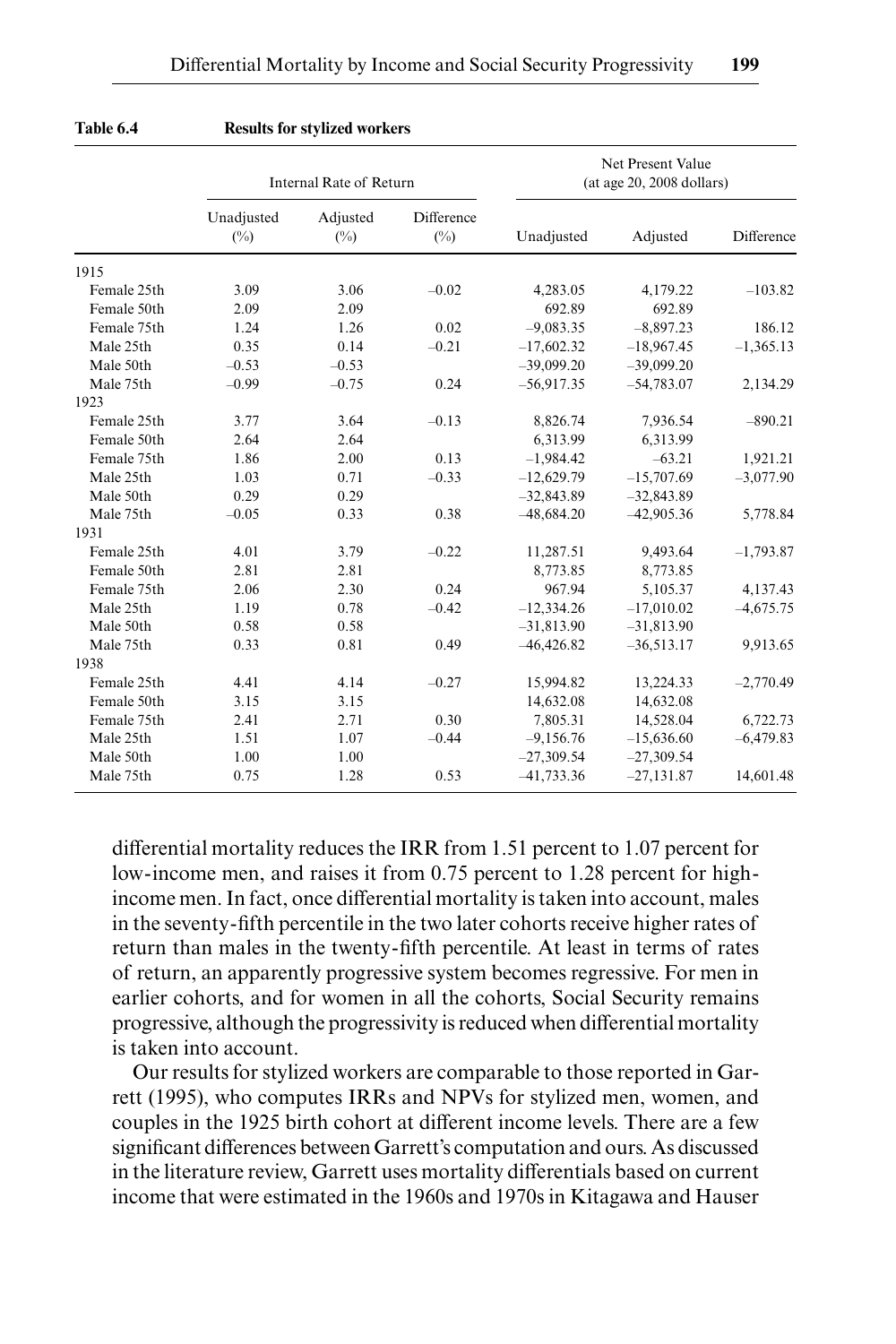$(1973)$ . Garrett also does not adjust for age in computing wage profiles for example, in each year, a fiftieth percentile worker earns the income of the median family. (However, he reports in a footnote that adjusting for age does not change his results substantially.) Finally, Garrett allows mortality to vary according to whether a worker is in the bottom quintile or the top four quintiles. Thus, differential mortality lowers the IRRs for the twentieth percentile and below and raises the IRRs for all others. Moving from homogeneous to differential mortality reduces the IRR earned by twentieth percentile males from 1.62 percent to 0.47 percent, raises the IRR earned by the fiftieth percentile male from 0.85 percent to 1.06 percent, and raises the IRR earned by the seventy-fifth percentile male from  $0.53$  percent to 0.74 percent. Thus, differential mortality makes Social Security regressive. Our comparable results for the 1923 cohort are somewhat more modest. After adjusting for differential mortality, the twenty-fifth percentile male still earns the highest IRR. While the seventy-fifth percentile male earns a slightly higher return than the fiftieth percentile male, the difference is small. This is probably because the correlation between lifetime income and mortality is weaker than the correlation between current income and mortality (which is confounded by reverse causality).

Our next step is to compute IRRs and NPVs for the actual workers in our sample of Social Security beneficiaries. These results are summarized in figures 6.2 to 6.5. Figures 6.2 and 6.3 show the average IRRs for men and women, respectively, for different levels of AIME (where the AIME for each cohort is given in current dollars for the year that workers in that cohort turned sixty). Averages are calculated over \$100 intervals. The two series labeled "homogeneous" and "differential" show the average IRR earned by workers at each level of AIME under the assumptions of homogeneous and differential mortality, respectively. The two straight lines on the graphs represent linear approximations of these average IRR curves.

Under differential mortality, a worker's mortality profile depends only on whether he or she is in the top half or bottom half of the lifetime earnings distribution. As discussed before, we classify workers into the top half and bottom half of the earnings distribution based on their nonzero earnings between the ages of forty-five and fifty-five—this classification was chosen to be consistent with Waldron (2007). This measure of lifetime income appears to be highly correlated with AIME and therefore creates a break in the "differential" line at roughly the fiftieth percentile of AIME—workers below the fiftieth percentile see a decline in their IRR, while workers above the fiftieth percentile see an increase in their IRR. As a result, the average IRR initially falls with AIME, then rises briefly, and falls again. It is likely that, had differential mortality data been available for finer income groups, mortality inequality would affect the average IRR in a more continuous way.

These results are consistent with the results for the stylized workers. Across cohorts, all but the lowest income men earn IRRs that are below 2 percent.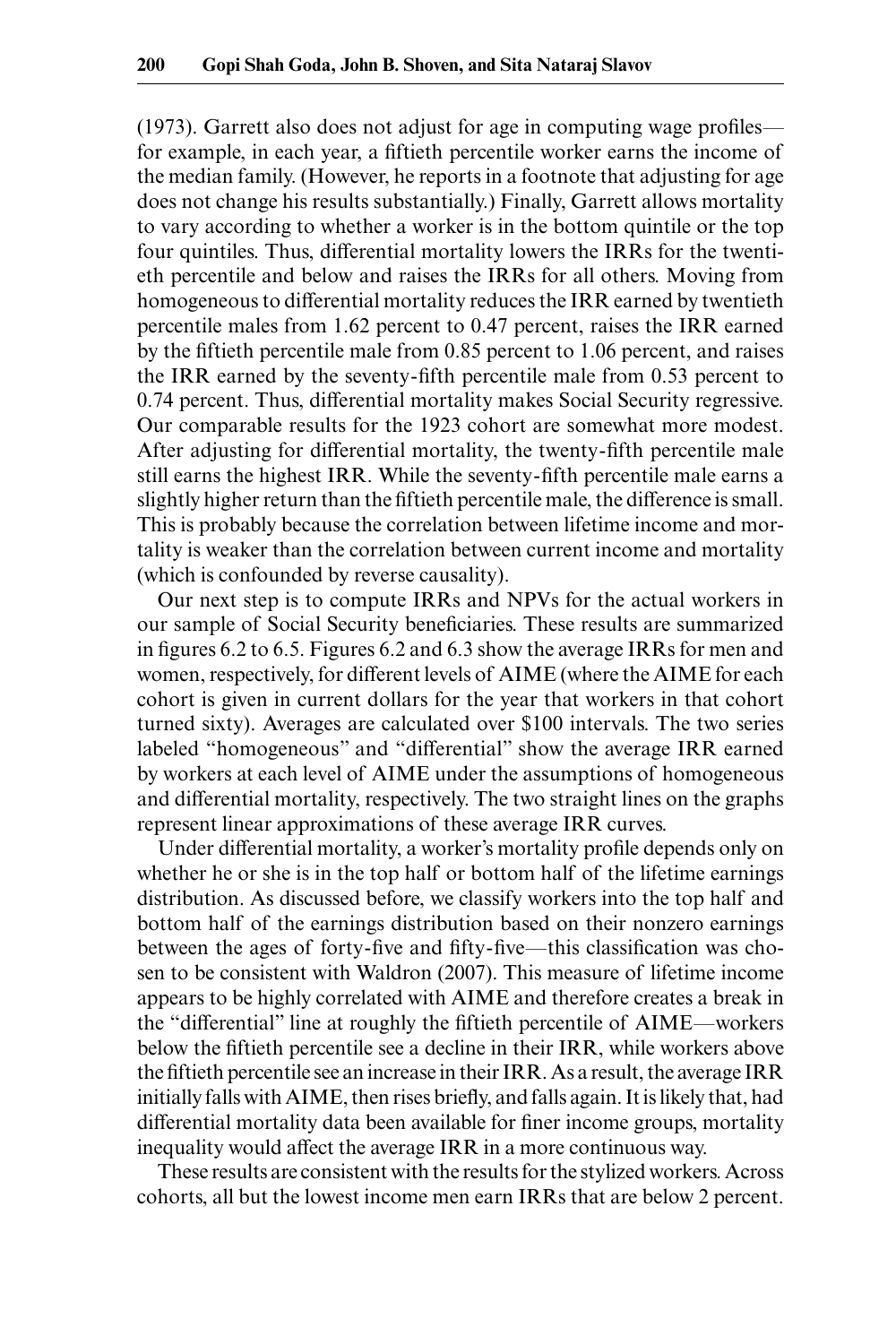





**Fig. 6.3 Internal rates of return for women**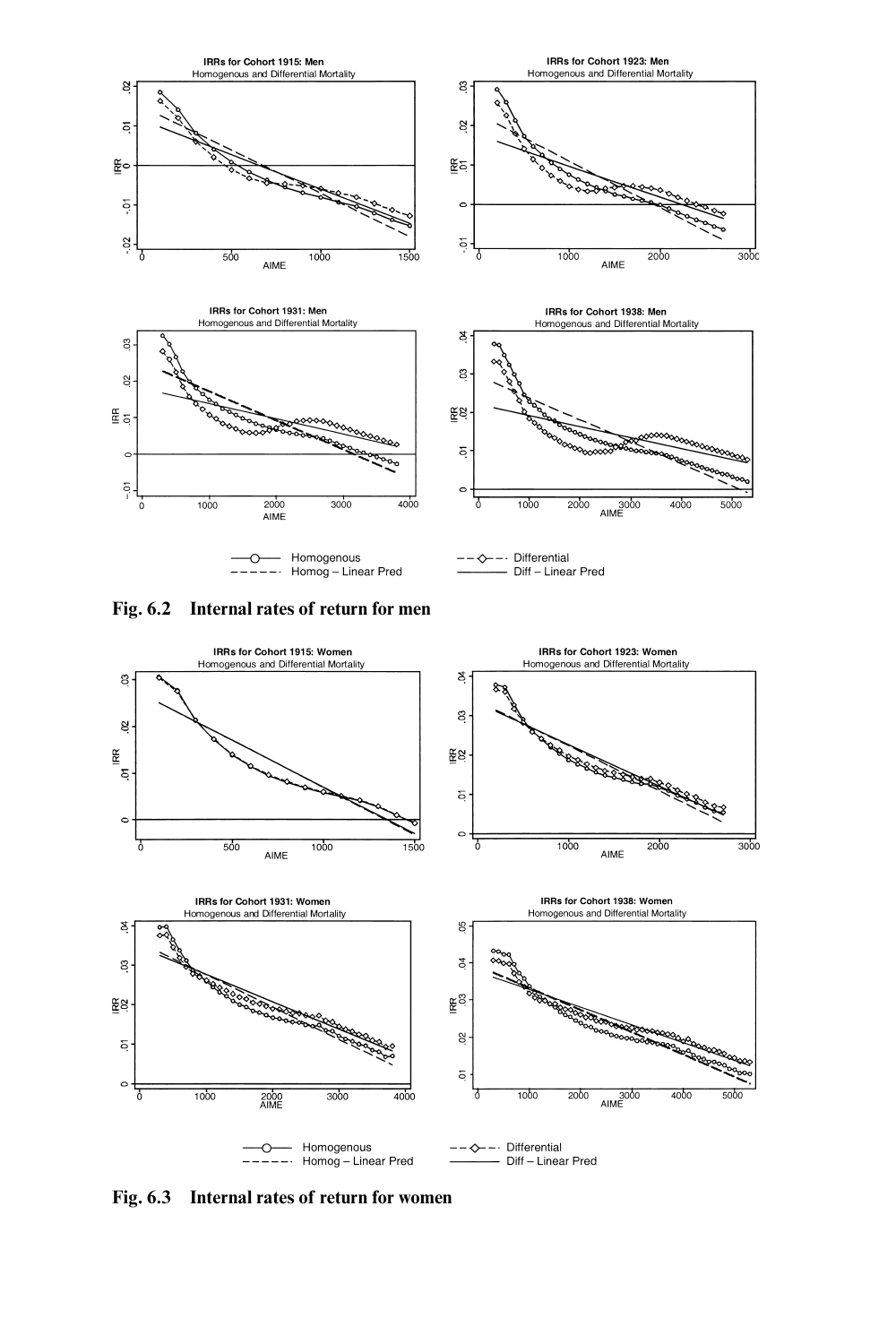At each level of AIME, women earn higher IRRs than men, and more recent cohorts earn higher IRRs than earlier ones. Differential mortality makes virtually no difference for women in the earlier cohorts and only a small difference for men. For more recent cohorts, differential mortality makes a substantial difference for men and a modest difference for women.

Figures 6.4 and 6.5 show the NPVs for men and women, respectively, at different levels of AIME. Again, the "homogeneous" and "differential" series show the average NPVs for all workers at each level of AIME, while the other two lines are linear approximations. Men at most income levels receive negative NPVs, while lower- income women generally receive positive NPVs. The NPVs at all income levels are higher for later cohorts. Again, the impact of differential mortality is pronounced for men in later cohorts. For instance, note in the fourth panel of figure 6.4 that men born in 1938 with an AIME of \$3,500 have a higher (albeit negative) NPV from Social Security than do men in the same cohort with an AIME of \$2,000. Once again, at least in particular income ranges, the program has turned regressive. The impact on differential mortality on progressivity is more modest for women and for men in earlier cohorts.

## **6.6 Conclusion**

Social Security is the largest program of the federal government and is thought to be progressive in that it offers workers with low lifetime earnings a better retirement deal than those with high lifetime earnings. The mechanism to achieve this progressivity is the highly nonlinear benefit (PIA) formula. In this chapter, we incorporate the latest evidence on mortality differences of those with above- median and below- median lifetime earnings. Since Social Security retirement benefits are paid out in the form of inflation-indexed life annuities, differential mortality, and therefore life expectancies, have the potential to reverse the progressive impact of the PIA formula.

The Waldron and Cristia studies published in 2007 indicate that there is more mortality inequality for men than for women and that the level of mortality inequality grew from birth cohort to birth cohort between those born between 1912 and 1915 and those born between 1936 and 1938. For example, the extra life expectancy at age sixty of men in the top half of the earnings distribution relative to those in the bottom half grew from 1.35 years for the 1915 birth cohort to 3.67 for the 1939 cohort. The extra lifetime for women in the top half of the earnings distribution relative to those in bottom half grew from nil in the 1915 birth cohort to 2.79 years in the 1939 cohort.

The growing mortality inequality has the straightforward effect of reducing the progressivity of Social Security. By the 1931 and 1939 birth cohorts, it is no longer true that the retirement portion of the Social Security system offers a better deal for those in the twenty-fifth percentile of the earnings distribution than those in the seventy-fifth percentile, at least in terms of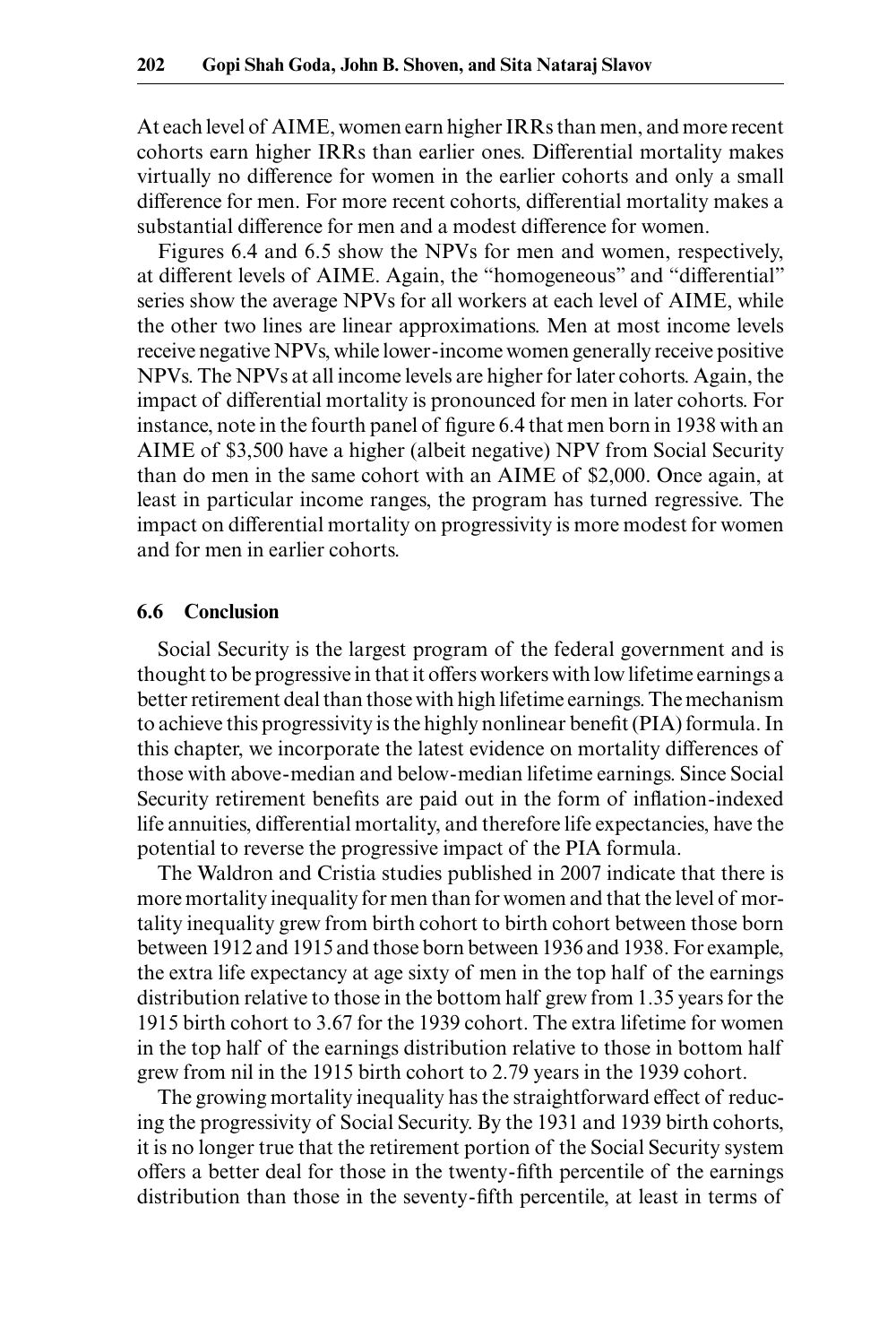





**Fig. 6.5 Net present value for women**